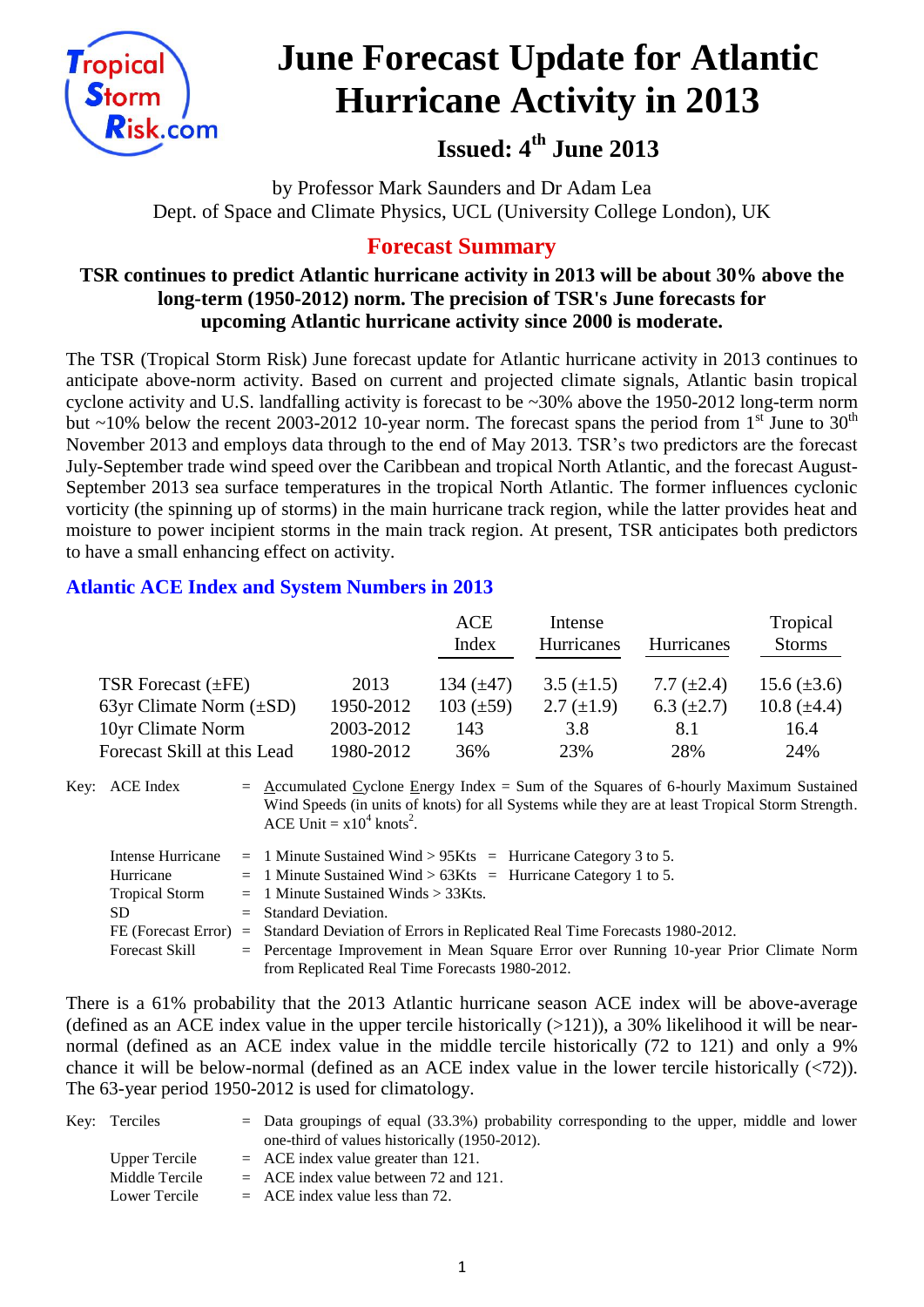#### **ACE Index & Numbers Forming in the MDR, Caribbean Sea and Gulf of Mexico in 2013**

|                              |           | ACE<br>Index   | Intense<br>Hurricanes | <b>Hurricanes</b> | Tropical<br><b>Storms</b> |
|------------------------------|-----------|----------------|-----------------------|-------------------|---------------------------|
| TSR Forecast $(\pm FE)$      | 2013      | 110 $(\pm 43)$ | 3.1 $(\pm 1.3)$       | 5.8 $(\pm 1.9)$   | $10.3 \ (\pm 2.6)$        |
| 63yr Climate Norm $(\pm SD)$ | 1950-2012 | $81 (\pm 58)$  | 2.4 $(\pm 1.8)$       | 4.4 $(\pm 2.5)$   | 7.4 $(\pm 3.5)$           |
| 10yr Climate Norm            | 2003-2012 | 119            | 3.4                   | 6.2               | 11.1                      |
| Forecast Skill at this Lead  | 1980-2012 | 40%            | 33%                   | 42%               | 41%                       |

The Atlantic hurricane Main Development Region (MDR) is the region  $10^{\circ}$ N-20 $^{\circ}$ N,  $20^{\circ}$ W-60 $^{\circ}$ W between the Cape Verde Islands and the Caribbean Lesser Antilles. A storm is defined as having formed within this region if it reached at least tropical depression status while in the area.

There is a 63% probability that the 2013 Atlantic hurricane season ACE index will be above-average (defined as an ACE index value in the upper tercile historically (>96)), a 31% likelihood it will be nearnormal (defined as an ACE index value in the middle tercile historically (44 to 96) and only a 6% chance it will be below-normal (defined as an ACE index value in the lower tercile historically (<44)). The 63 year period 1950-2012 is used for climatology.

#### **USA Landfalling ACE Index and Numbers in 2013**

|                              |           | ACE             |                   | Tropical        |  |
|------------------------------|-----------|-----------------|-------------------|-----------------|--|
|                              |           | Index           | Hurricanes        | <b>Storms</b>   |  |
| TSR Forecast $(\pm FE)$      | 2013      | 3.3 $(\pm 2.0)$ | $2.0 \ (\pm 1.5)$ | 4.5 $(\pm 2.2)$ |  |
| 63yr Climate Norm $(\pm SD)$ | 1950-2012 | 2.4 $(\pm 2.2)$ | $1.5 \ (\pm 1.4)$ | 3.1 $(\pm 2.0)$ |  |
| 10yr Climate Norm            | 2003-2012 | 2.9             | 1.8               | 3.9             |  |
| Forecast Skill at this Lead  | 1980-2012 | 9%              | 11%               | 5%              |  |

| Key: ACE Index                                  | $=$ Accumulated Cyclone Energy Index $=$ Sum of the Squares of hourly Maximum<br>Sustained Wind Speeds (in units of knots) for all Systems while they are at least<br>Tropical Storm Strength and over the USA Mainland (reduced by a factor of 6).<br>ACE Unit = $x10^4$ knots <sup>2</sup> . |
|-------------------------------------------------|------------------------------------------------------------------------------------------------------------------------------------------------------------------------------------------------------------------------------------------------------------------------------------------------|
| Landfall Strike Category<br><b>USA Mainland</b> | $=$ Maximum 1 Minute Sustained Wind of Storm Directly Striking Land.<br>$=$ Brownsville (Texas) to Maine                                                                                                                                                                                       |

USA landfalling intense hurricanes are not forecast since we have no skill at any lead.

There is a 65% probability that in 2013 the USA landfalling ACE index will be above average (defined as a USA ACE index value in the upper tercile historically (>2.54)), a 21% likelihood it will be near-normal (defined as a USA ACE index value in the middle tercile historically (1.15 to 2.54)) and only a 14% chance it will be below-normal (defined as a USA ACE index value in the lower tercile historically  $(\le 1.15)$ ). The 63-year period 1950-2012 is used for climatology.

#### **Caribbean Lesser Antilles Landfalling Numbers in 2013**

|                              |           | ACE<br>Index    | Intense<br>Hurricanes | <b>Hurricanes</b> | Tropical<br><b>Storms</b> |
|------------------------------|-----------|-----------------|-----------------------|-------------------|---------------------------|
| TSR Forecast $(\pm FE)$      | 2013      | $1.8 (\pm 1.8)$ | $0.3~(\pm 0.4)$       | $0.6 (\pm 0.6)$   | $1.6 \ (\pm 0.9)$         |
| 63yr Climate Norm $(\pm SD)$ | 1950-2012 | 1.3 $(\pm 2.0)$ | $0.2 \ (\pm 0.5)$     | $0.5 \ (\pm 0.7)$ | 1.1 $(\pm 1.0)$           |
| 10yr Climate Norm            | 2003-2012 | 1.0             | 0.1                   | 0.5               | 1.3                       |
| Forecast Skill at this Lead  | 1980-2012 | 19%             | 9%                    | 27%               | 16%                       |

Key:  $ACE Index = Accumulated Cyclone Energy Index = Sum of the Squares of hourly Maximum$ Sustained Wind Speeds (in units of knots) for all Systems while they are at least Tropical Storm Strength and over the USA Mainland (reduced by a factor of 6). ACE Unit =  $x10^4$  knots<sup>2</sup>.

Landfall Strike Category = Maximum 1 Minute Sustained Wind of Storm Directly Striking Land.

Lesser Antilles  $=$  Island Arc from Anguilla to Trinidad Inclusive.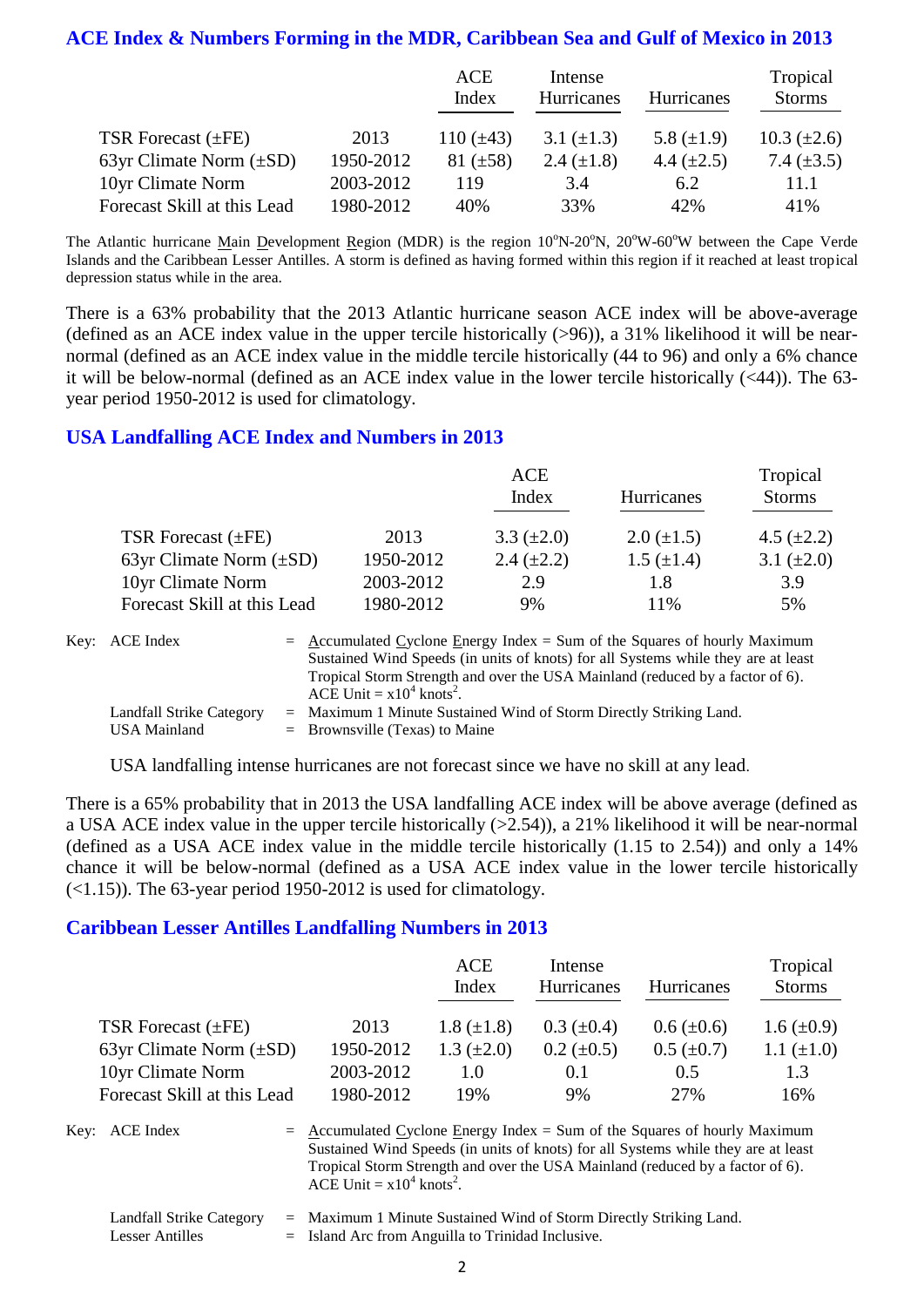# **Key Predictors for 2013**

The key factors behind the TSR forecast for a near-average hurricane season in 2013 are the anticipated small enhancing effect of the July-September forecast trade wind at 925mb height over the Caribbean Sea and tropical North Atlantic region  $(7.5^{\circ}N - 17.5^{\circ}N, 30^{\circ}W - 100^{\circ}W)$ , and of August-September forecast sea surface temperature for the Atlantic MDR ( $10^{\circ}N - 20^{\circ}N$ ,  $20^{\circ}W - 60^{\circ}W$ ). The current forecasts for these predictors are  $0.42 \pm 0.79$  ms<sup>-1</sup> (up from the April forecast value of  $0.30 \pm 0.79$  ms<sup>-1</sup>) weaker than normal (1980-2012 climatology) and  $0.19\pm0.23^{\circ}$ C warmer than normal (1980-2012 climatology) (up from the April forecast value of  $0.14 \pm 0.26^{\circ}$ C warmer than normal). The July-September 2013 trade wind prediction is based on an expectation of neutral ENSO conditions in August-September 2013 as forecast by an in-house multi-ensemble extension of the Knaff and Landsea (1997) ENSO-CLIPER model (Lloyd-Hughes et al, 2004). The forecast skills for these predictors at this lead are 48% and 50% respectively. However, it should be stressed that forecast uncertainties remain in both these predictors at this lead.

# **The Precision of Seasonal Hurricane Forecasts**

The figure below displays the seasonal forecast skill as a function of lead time for predicting the number of North Atlantic hurricanes. Skill is displayed for the most recent 10-year period 2003-2012 and is shown for three forecast centres: TSR, NOAA (National Oceanic and Atmospheric Administration) and CSU (Colorado State University). The TSR skills below differ from those on page 1 as the latter are computed for the 33-year period 1980-2012.

Forecast precision is assessed using the Mean Square Skill Score (MSSS) which is the percentage improvement in mean square error over a climatology forecast. Positive skill indicates that the model performs better than climatology, while a negative skill indicates that it performs worse than climatology. Two different climatologies are used: a fixed 50-year (1950-1999) climatology and a running prior 10 year climate norm.

It should be noted that NOAA does not issue seasonal hurricane outlooks before late May and that CSU stopped providing quantitative extended-range hurricane outlooks from the prior December in 2011. It is clear from the figure that there is little skill in forecasting the upcoming number of hurricanes from the previous December. Skill climbs slowly as the hurricane season approaches with good skill levels being achieved from early August. The precision of the TSR June forecasts 2003-2012 is moderate and of similar quality to those issued by CSU and NOAA.



**Month of Forecast Issue**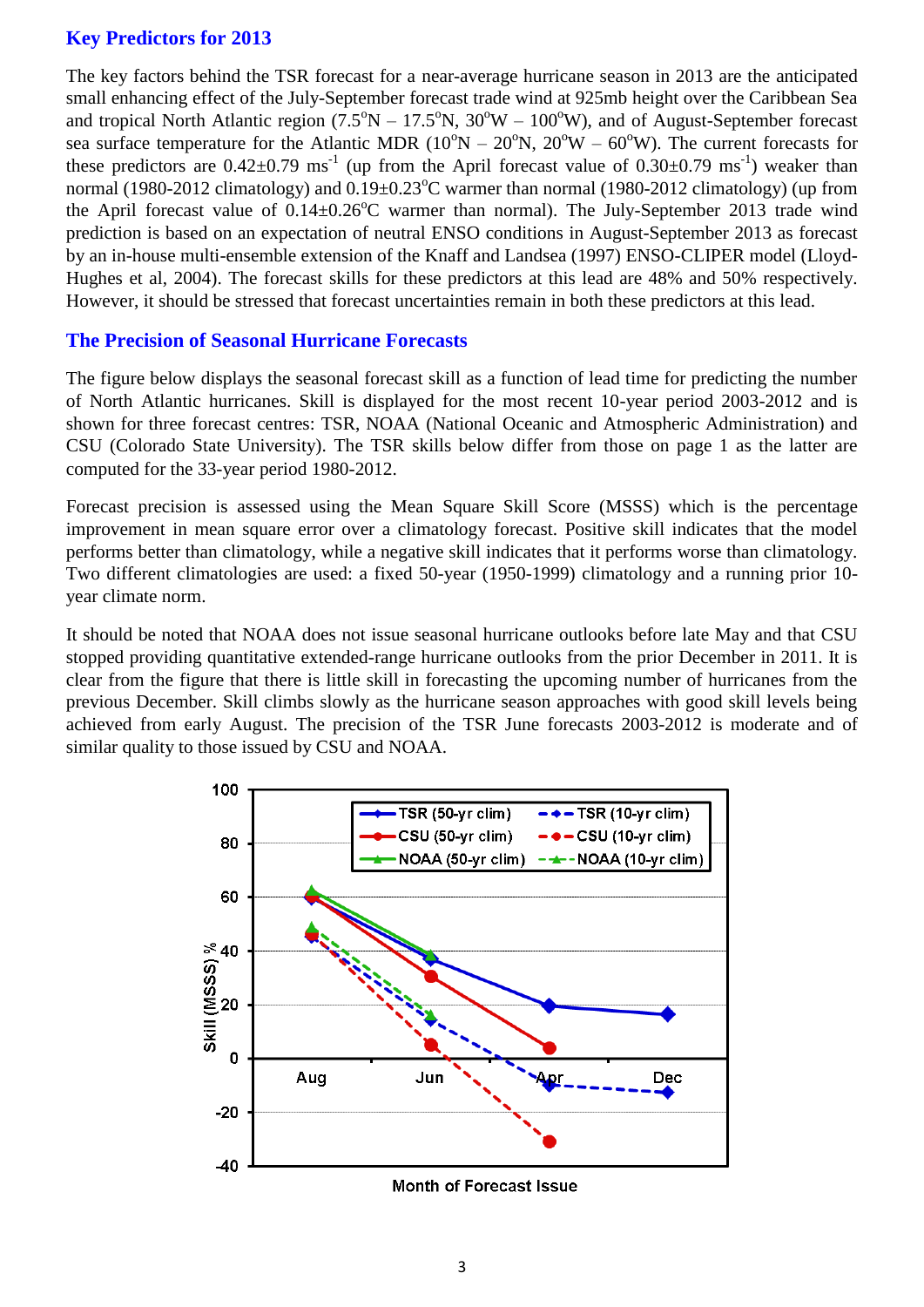# **Further Information and Next Forecast**

Further information about TSR forecasts and verifications may be obtained from the TSR web site *http://www.tropicalstormrisk.com*. The next TSR forecast update for the 2013 Atlantic hurricane season will be issued on the  $4<sup>th</sup>$  July 2013.

### **References**

- Knaff, J. A. and C. W. Landsea, An El Niño-Southern Oscillation Climatology and Persistence (CLIPER) Forecasting Scheme, *Wea. Forecasting*, **12**, 633-652, 1997.
- [Lloyd-Hughes, B., M. A. Saunders and P. Rockett, A consolidated CLIPER model for improved](http://www.tropicalstormrisk.com/docs/Lloyd-Hughesetal2004.pdf)  [August-September ENSO prediction skill,](http://www.tropicalstormrisk.com/docs/Lloyd-Hughesetal2004.pdf) *Wea. Forecasting*, **19**, 1089-1105, 2004.

### **Appendix – Predictions from Previous Months**

#### **1. Atlantic ACE Index and System Numbers**

| <b>Atlantic ACE Index and System Numbers 2013</b> |             |                     |                                    |                 |                       |  |
|---------------------------------------------------|-------------|---------------------|------------------------------------|-----------------|-----------------------|--|
|                                                   |             | <b>ACE</b><br>Index | Named<br>Tropical<br><b>Storms</b> | Hurricanes      | Intense<br>Hurricanes |  |
| Average Number $(\pm SD)$ (1950-2012)             |             | 103 $(\pm 59)$      | $10.8 (\pm 4.4)$                   | 6.3 $(\pm 2.7)$ | $2.7 \ (\pm 1.9)$     |  |
| Average Number (2003-2012)                        |             | 143                 | 16.4                               | 8.1             | 3.8                   |  |
| TSR Forecasts $(\pm SD)$                          | 4 Jun 2013  | 134 $(\pm 47)$      | $15.6 (\pm 3.6)$                   | 7.7 $(\pm 2.4)$ | 3.5 $(\pm 1.5)$       |  |
|                                                   | 24 May 2013 | $130 (\pm 51)$      | 15.3 $(\pm 3.9)$                   | 7.5 $(\pm 2.7)$ | 3.4 $(\pm 1.5)$       |  |
|                                                   | 5 Apr 2013  | 131 $(\pm 55)$      | $15.2 (\pm 4.1)$                   | 7.5 $(\pm 2.8)$ | 3.4 $(\pm 1.6)$       |  |
|                                                   | 5 Dec 2012  | 134 $(\pm 56)$      | $15.4 (\pm 4.3)$                   | $7.7 (\pm 2.9)$ | 3.4 $(\pm 1.6)$       |  |
|                                                   | 3 Jun 2013  | 165                 | 18                                 | 9               | 4                     |  |
| <b>CSU</b> Forecasts                              | 10 Apr 2013 | 165                 | 18                                 | 9               | 4                     |  |
| <b>NOAA Forecast</b>                              | 23 May 2013 | 111-190             | $13 - 20$                          | $7 - 11$        | $3-6$                 |  |
| UK Met Office<br>Forecast                         | 15 May 2013 | 130 $(\pm 54)$      | 14 $(±4)$                          | 9(.5)           |                       |  |
| Institute of<br>Meteorology, Cuba                 | 4 May 2013  |                     | 17                                 | 9               |                       |  |

#### **2. MDR, Caribbean Sea and Gulf of Mexico ACE Index and Numbers**

| <b>MDR, Caribbean Sea and Gulf of Mexico ACE Index and Numbers 2013</b> |             |                     |                                    |                 |                              |  |  |
|-------------------------------------------------------------------------|-------------|---------------------|------------------------------------|-----------------|------------------------------|--|--|
|                                                                         |             | <b>ACE</b><br>Index | Named<br>Tropical<br><b>Storms</b> | Hurricanes      | Intense<br><b>Hurricanes</b> |  |  |
| Average Number $(\pm SD)$ (1950-2012)                                   |             | 81 $(\pm 58)$       | 7.4 $(\pm 3.5)$                    | 4.4 $(\pm 2.5)$ | 2.4 $(\pm 1.8)$              |  |  |
| Average Number (2003-2012)                                              |             | 119                 | 11.1                               | 6.2             | 3.4                          |  |  |
|                                                                         | 4 Jun 2013  | $110 (\pm 43)$      | $10.3 \ (\pm 2.6)$                 | 5.8 $(\pm 1.9)$ | 3.1 $(\pm 1.3)$              |  |  |
| TSR Forecast $(\pm SD)$                                                 | 24 May 2013 | 106 $(\pm 48)$      | $10.0 (\pm 3.0)$                   | 5.6 $(\pm 2.2)$ | 3.0 $(\pm 1.4)$              |  |  |
|                                                                         | 5 Apr 2013  | $72 (\pm 52)$       | 7.4 $(\pm 3.3)$                    | 3.9 $(\pm 2.4)$ | 2.3 $(\pm 1.5)$              |  |  |